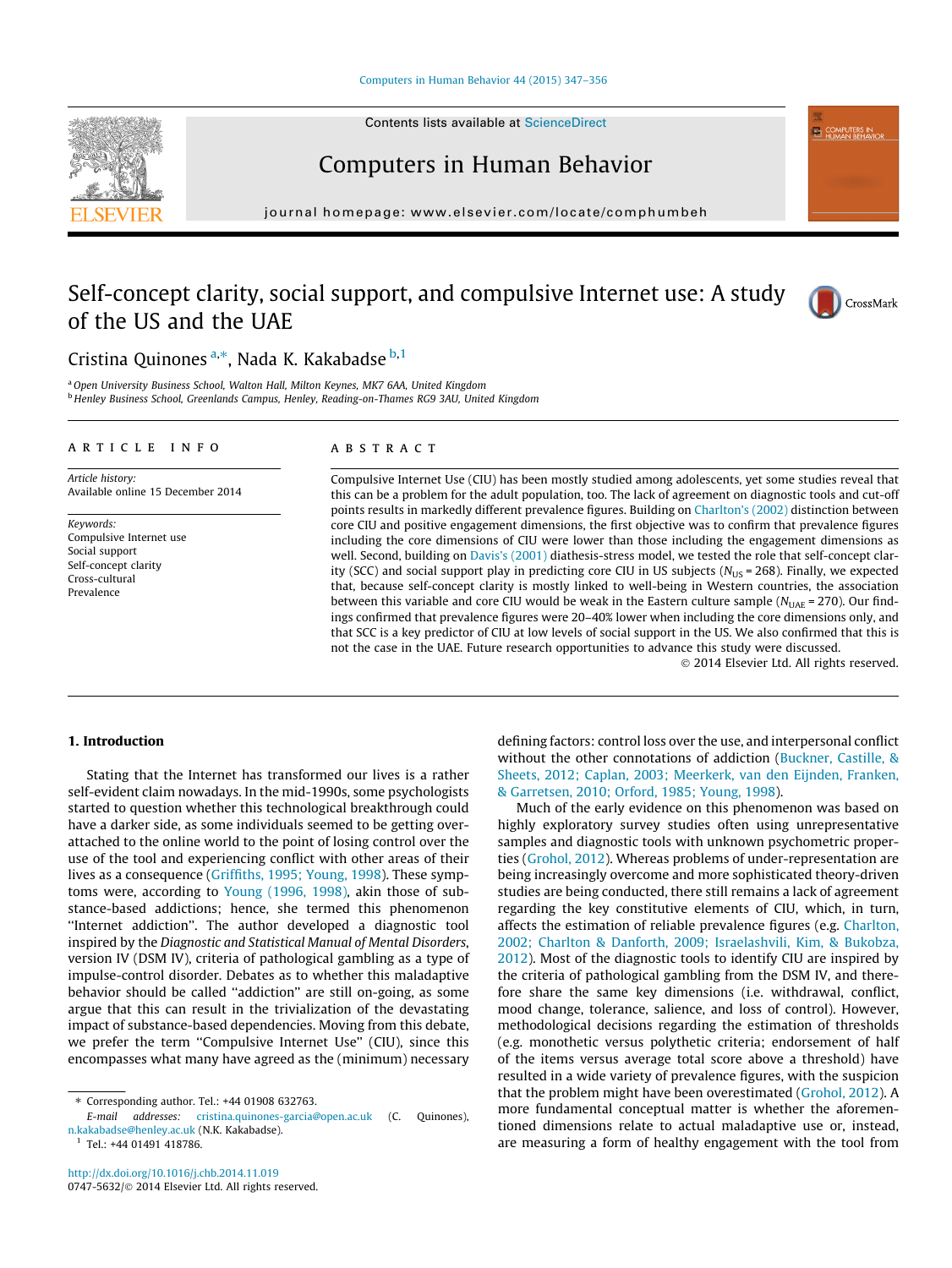which positive consequences are derived [\(Charlton & Birkett, 1995;](#page--1-0) [Shotton, 1991](#page--1-0)). In fact, studies conducted by [Charlton \(2002;](#page--1-0) [Charlton & Danforth, 2007; Charlton & Danforth, 2009\)](#page--1-0) suggest that items representing the aforementioned dimensions tap into two differentiated engagement and addiction factors, and that these have different correlates, since, in contrast to addiction factor, $2$  engagement was found to be associated with positive consequences [\(Charlton & Danforth, 2009\)](#page--1-0). In view of this, the first objective of the study was to examine prevalence levels in our sample of adults from the (US) and the United Arab Emirates (UAE) applying Charlton's core criteria to a widely used and reliable measure of CIU ([Meerkerk et al., 2010](#page--1-0)). These findings are expected to contribute to the dissemination of more rigorous prevalence figures to avoid potential overestimation of the problem.

Since previous studies have analyzed the drivers of CIU in relation to overall CIU, which potentially mixed a range of engagement and core CIU dimensions ([Caplan, 2003; Davis, 2001; Quiñones-](#page--1-0)[García & Korak-Kakabadse, 2014\)](#page--1-0), our second objective was to identify how individual differences wire people to be more vulnerable to this maladaptive use of the Internet, focusing on the core dimensions of the compulsive diagnostic tool. For this we built on [Davis's \(2001\)](#page--1-0) model of diathesis and stress, according to which there need to be previous psychopathological issues (e.g. social anxiety), access to the tool (and the social possibilities of it), and a lack of social support. These conditions result in a series of maladaptive cognitions about the self and the world that predict maladaptive Internet use. Building on studies that report a strong link between low self-concept clarity and social anxiety in face-to-face contexts (e.g. [Stopa, Brown, Luke, & Hirsch, 2010\)](#page--1-0), we expected this trait to be particularly central in predicting a person's likelihood to make up for the difficulties of face-to-face interactions with online encounters. Importantly, we argue that, at low levels of social support and in line with the importance that [Davis's \(2001\)](#page--1-0) model gives to the social aspects, self-concept clarity would be a key vulnerability factor of CIU. Thus, our third objective was to test the extent to which SCC is associated with core CIU at low levels of social support while controlling for neuroticism and distorted cognitions previously identified as powerful drivers of CIU (i.e. preference for online interaction). Finally, since the impact of self-concept clarity on individuals' well-being seems to be more relevant in Western cultures [\(Cross, Gore, & Morris, 2003;](#page--1-0) [Dwairy, Achaoui, Abouserie, & Farah, 2006](#page--1-0)), our final objective was to confirm that the relationship between SCC and CIU in our representative of Eastern culture (UAE) would be weak in contrast to that in the Western sample (US).

#### 2. Measuring prevalence: compulsive Internet use, engagement, or both?

Instruments evaluating compulsive Internet use are largely inspired by the diagnostic classification of pathological gambling in the DSM IV and [Griffith and Hunt's \(1998\)](#page--1-0) review of [Brown's](#page--1-0) [\(1991, 1993\)](#page--1-0) Hedonic Management model. Although these tools may use different sets of items, they converge around the constitutive elements of the problem ([Davis, 2001; Meerkerk et al., 2010\)](#page--1-0). These are cognitive salience (i.e. the activity dominates one's thoughts), tolerance (i.e. the increasing amount of time required to obtain the same experience with the activity), behavioral salience (i.e. the activity dominates one's behavior), withdrawal symptoms (i.e. feeling negative emotions when the activity is stopped or diminished), relapse and reinstatement and loss of control (i.e. one needs to return to the same level of use after trying to stop, thereby losing control over the use), and conflict (i.e. with one's own life and with meaningful others' lives) ([Brown, 1991;](#page--1-0) [Griffiths, 1996\)](#page--1-0). With regard to the dimension of euphoria (obtaining a ''high'' from engaging in the activity), there is some disagreement. [Griffith and Hunt's \(1998\)](#page--1-0) and [Meerkerk et al. \(2010\)](#page--1-0) called this dimension ''mood change,'' as they argued that, rather than seeking ''a high,'' quite often individuals were looking to be immersed in the activity.

Most prevalence studies pertain to teenagers, yet some prevalence figures for adults have been released. These vary considerably: 14.4% of German adults [\(Montag, Jurkiewicz, & Reuter,](#page--1-0) [2010\)](#page--1-0), 30% of Japanese adults [\(Lu et al., 2011\)](#page--1-0), 8.4% of young British adults [\(Charlton, 2002](#page--1-0)), and 61% of British adults ([Quiñones-García](#page--1-0) [& Korak-Kakabadse, 2014\)](#page--1-0). Although the different tools to assess CIU converge in the conceptualization of the aforementioned dimensions, part of this variety may come from using different items in their chosen scale to assess the supposedly same dimension. Another important source of disparity is the scoring mechanisms that have been used to confirm a positive diagnostic. The first system corresponds to the DSM IV-inspired schemes which estimate figures either by confirming a number of items endorsed out of a given total (typically more than half of the total, such as 6 out of 10 items endorsed; [Griffiths & Hunt, 1998; Charlton, 2002\)](#page--1-0), or by reaching a total average score above the equivalent of scoring "frequent" for each question in the scale ([Meerkerk et al., 2010\)](#page--1-0). The second system corresponds to Brown's nomothetic criteria, according to which one should endorse all of the dimensions to be given a positive diagnostic. [Charlton \(2002\) and Charlton and](#page--1-0) [Danforth \(2007\)](#page--1-0) found that, when this system was applied, none and 1.7% respectively were diagnosed as compulsive users from their samples. Nevertheless, [Charlton \(2002\)](#page--1-0) argues that this rather restrictive diagnostic system is far from reliable when applied to current tools which mix actual compulsive use indicators and those associated with a positive high engagement with the tool. Thus, [Charlton and Birkett \(1995\)](#page--1-0) found that their respondents seem to derive positive valued consequences from engaging significantly with their computers. Similarly, [Steinkuehler and Williams](#page--1-0) [\(2006\)](#page--1-0) found significant social gains for highly engaged individuals with online gaming. Likewise, [Shotton \(1991\)](#page--1-0) compared high users who could well fall into the supposed CIU pattern with normal users and found that the users reported improved reasoning and analytical skills, technological knowledge and a range of positive emotional outcomes, including self-esteem and lower depression. In the light of these studies, [Charlton \(2002\)](#page--1-0) ran factor analysis with the key dimensions of CIU measured through items developed in previous studies (e.g. [Griffiths & Hunt, 1998](#page--1-0)) and their own scales of apathy/engagement computer use. They found two independent factors: an engagement factor made of items measuring the dimensions of tolerance, cognitive salience, and euphoria; and core compulsive use factor (called addiction in their study) made up of withdrawal, behavioral salience, relapse and reinstallment/control loss, and conflict. The author concluded that, whereas tolerance, cognitive salience, and euphoria were clear indicators of high engagement, none of these dimensions were related to negative consequences [\(Charlton, 2002\)](#page--1-0). Thus, as opposed to behavioral salience, where the activity dominates your life, thinking excessively about the activity did not cause significant conflict with their lives. According to [Grohol \(2012\)](#page--1-0), this characteristic of high engagement is in fact a phase through which anyone trying a new technology may go, and this eventually wears off for the majority. [Beard and Wolf \(2001\)](#page--1-0) also argued that having the idea always on your mind (cognitive salience) and wanting to use the tool for longer every time were still signs of a likely healthy high engagement.

The two-factor model resulting from the factor analysis of the common dimensions used to diagnose CIU was confirmed in a

 $2$  From now on, we refer to this factor as core CIU for the sake of consistency with our terminology and the aforementioned debate.